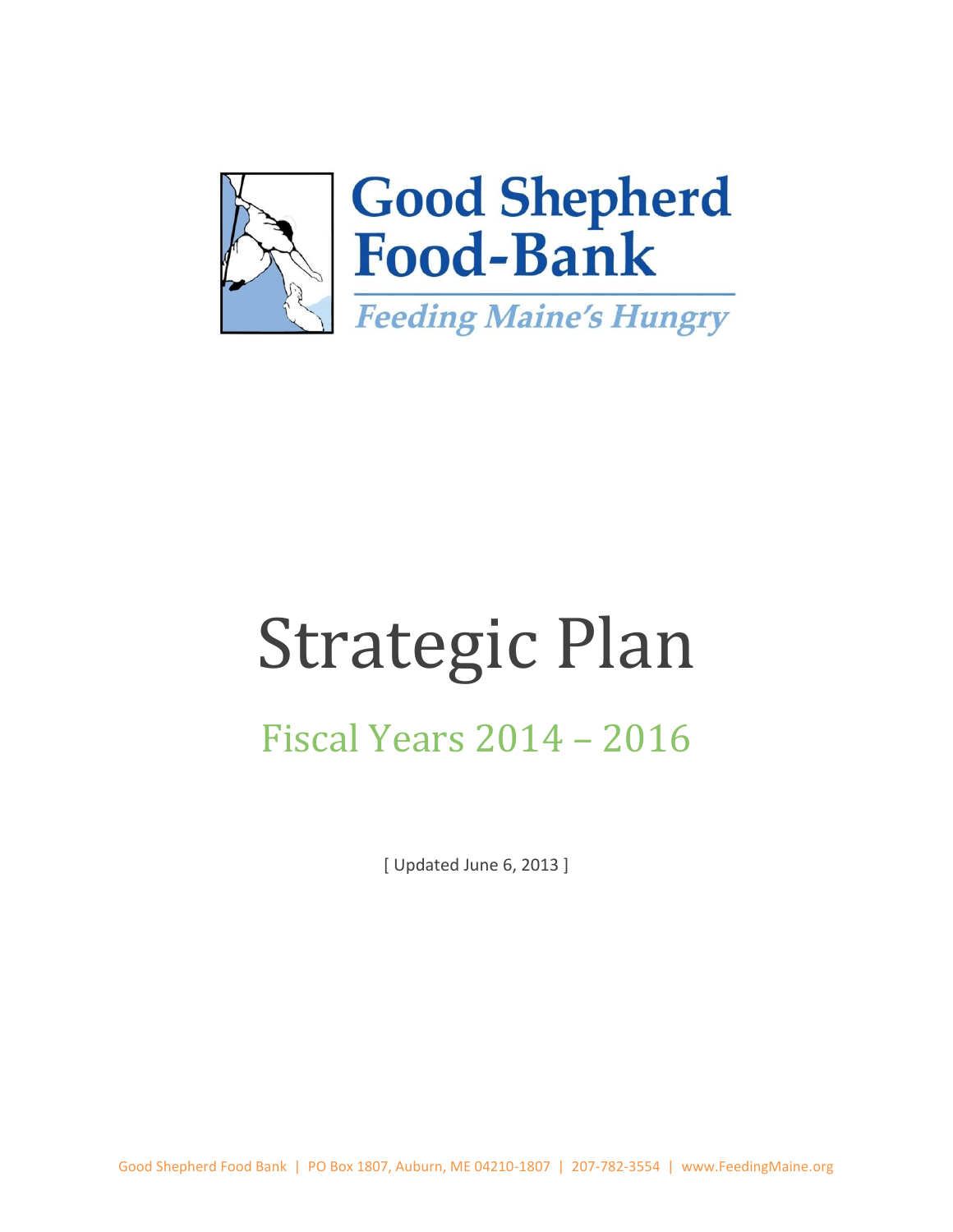## Acknowledgements

Completion of Good Shepherd Food Bank's Strategic Plan FY 2014 – 2016 would not have been possible without the hard work of dozens of staff, board members and community stakeholders.

#### **Steering Committee**

David DiPerri Jeremy Hammond Clara McConnell Whitney Kristen Miale

#### **Staff leads for Strategic Objective Sub-committees**

Shannon Coffin – *Programs* David DiPerri, Bob Dodd – *Sustainable Organization* Kathy Helming – *Distribution* Nicole Nadeau – *Preferred Organization* Clara McConnell Whitney – *Advocacy* Nancy Perry, Mary Crockett - *Sourcing*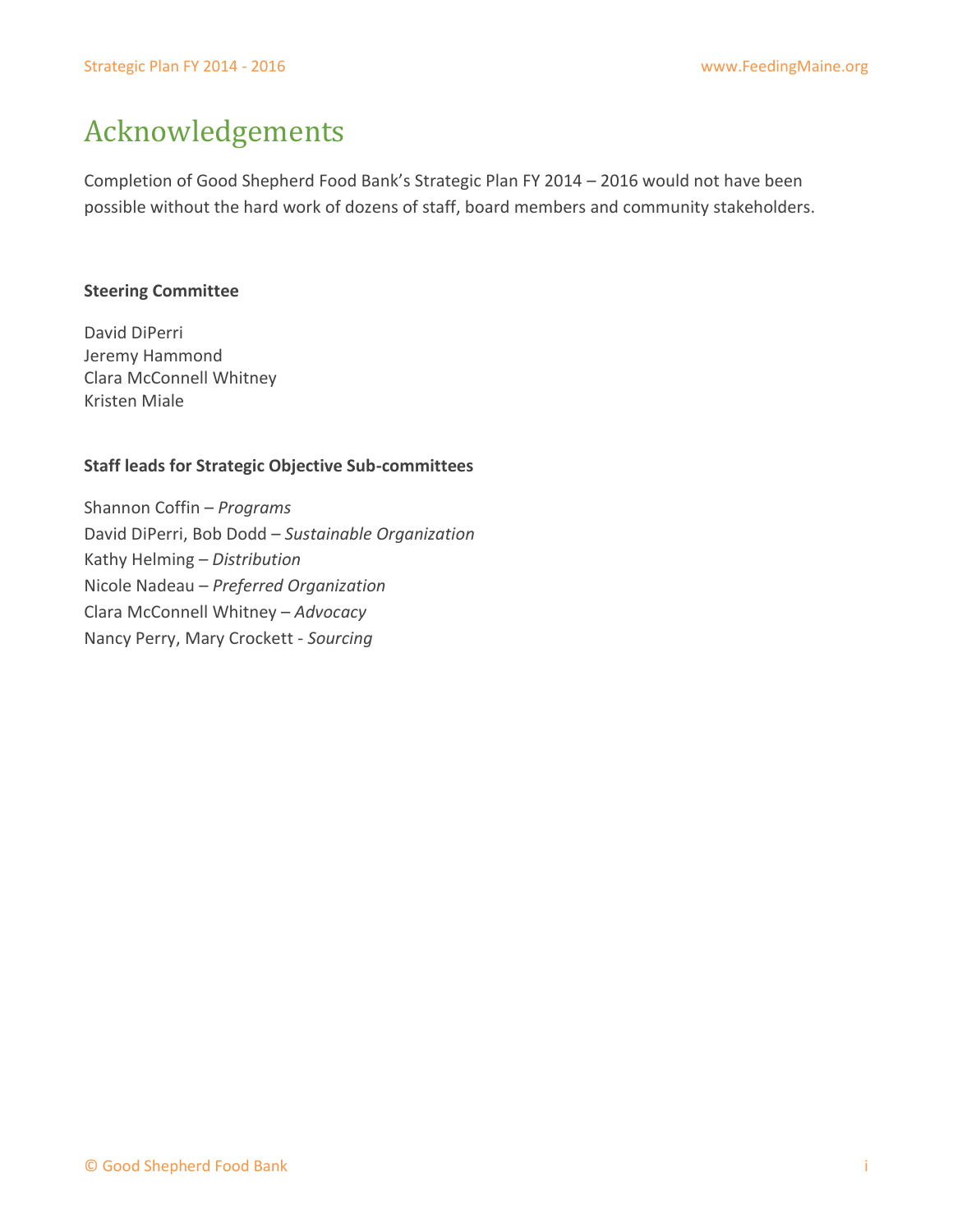# Table of Contents

| <b>Acknowledgements</b>                                  | i.  |
|----------------------------------------------------------|-----|
| <b>Table of Contents</b>                                 | ii. |
| <b>Executive Summary</b>                                 | 1.  |
| History                                                  | 1.  |
| Changes in Food Sourcing Increases Costs                 | 1.  |
| <b>Emphasis on Equity and Nutrition</b>                  | 4.  |
| An Ever Growing Need                                     | 6.  |
| A Changing Business Model                                | 6.  |
| Good Shepherd Food Bank's Response                       | 8.  |
| <b>Strategic Plan - Priorities</b>                       |     |
| Safely Source Nutritious Food for Feed People in Need    | 10. |
| Safely Distribute Nutritious Food to Feed People in Need | 10. |
| Cultivate Programs that Reduce Food Insecurity           | 11. |
| Advocate on Behalf of People Living with Food Insecurity | 11. |
| Develop and Implement a Sustainable Business Model       | 11. |
| Become a Preferred Organization in the Nonprofit Sector  | 12. |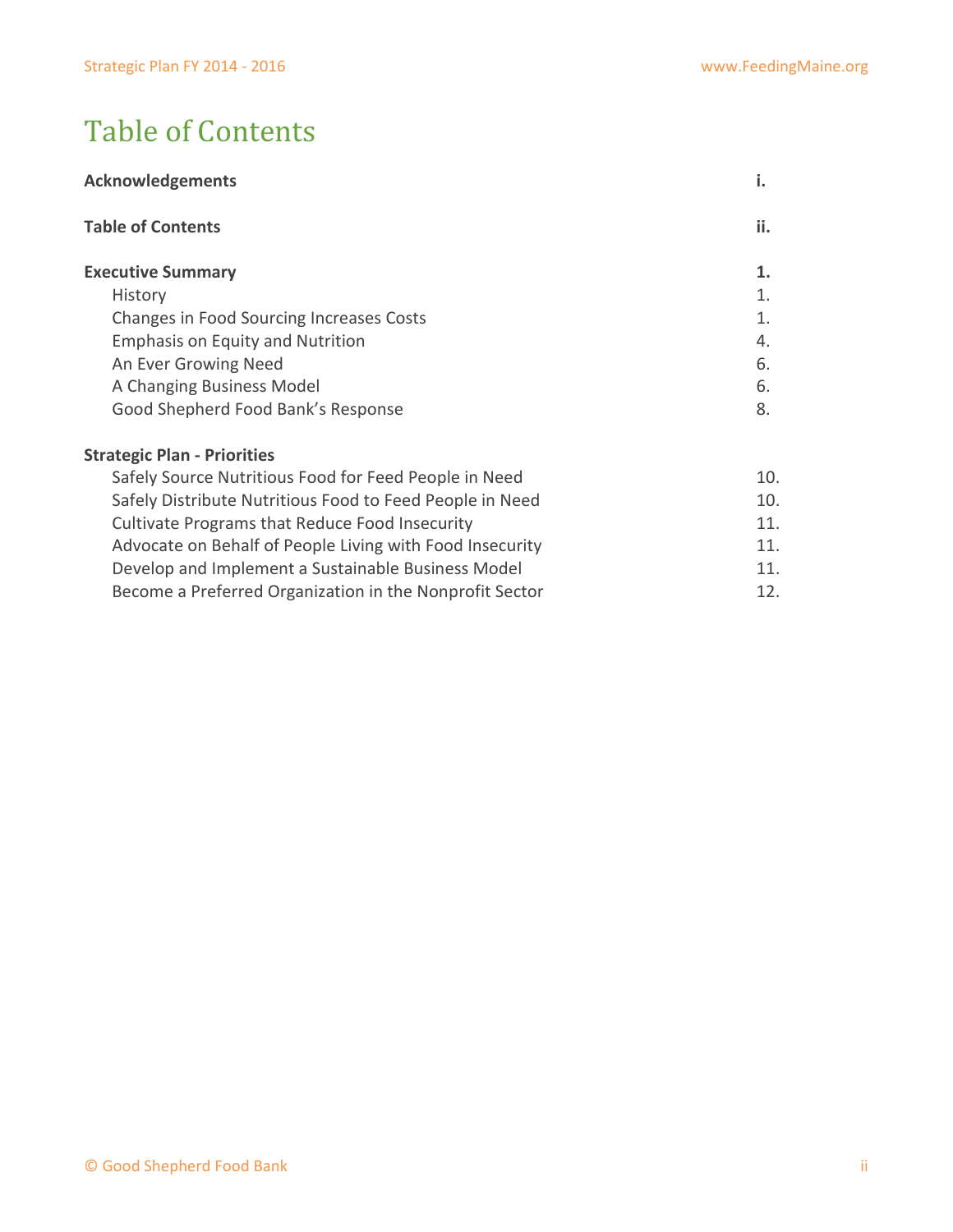#### *Executive Summary*

# **History**

Good Shepherd Food Bank was started in 1981 by JoAnn Pike, during a time period when most food banks around the country were formed. This was the result of cuts in the government safety net for food assistance (most notably food stamps and child nutrition programs such as the school lunch program) were creating a growing problem of food insecurity. At the same time, the grocery industry was consolidating; independent grocers were being replaced with large, regional chains like Hannaford. These retailers centralized inventory purchasing and warehousing and built distribution centers from which they would direct inventory to stores and reclaim unwanted inventory. This unwanted inventory was usually thrown away, at a cost to the retailer. Community leaders like JoAnn Pike saw how much food was being wasted. There was an obvious solution – connect with the food retailers, ask for their surplus food (most of which was still quality food), and distribute this salvaged food to people in need.

The movement took off and food banks around the country grew, thrived, and served their mission. Many of these food banks, like Good Shepherd Food Bank, were started by people who were driven to this work by their faith and the fundamental belief that no one should go hungry. That underlying passion is still what drives this organization today.

For the next twenty years, Good Shepherd Food Bank grew to become the largest hunger relief organization serving the entire state, thanks to its partnership with Hannaford and their shared commitment. As many as seven to eight Hannaford tractor trailer trucks each week delivered food to the Food Bank. Staff and volunteers would receive, inspect, and warehouse the food; food pantries would come to the Food Bank to shop for food and pay a shared maintenance fee to cover the overhead costs of the Food Bank. For the first twenty years or so, this single revenue stream covered all the costs of the organization. As recently as 2004, the Food Bank's budget was \$1.6 million and more than half of that was covered by the shared maintenance fee which averaged \$0.15/pound.

# Changes in Food Sourcing Increases Cost

But times have changed. With the rapid advancement in inventory technology, supermarkets now can order and receive items exactly as they run out of the product. This has resulted in less and less salvaged food available for food pantries. The Food Bank now averages one or two trucks each week with salvage product and it is one of the last food banks in the country to receive any such food deliveries. Since 2004 (the earliest data available), pounds received from the Hannaford salvage program has declined 70 percent.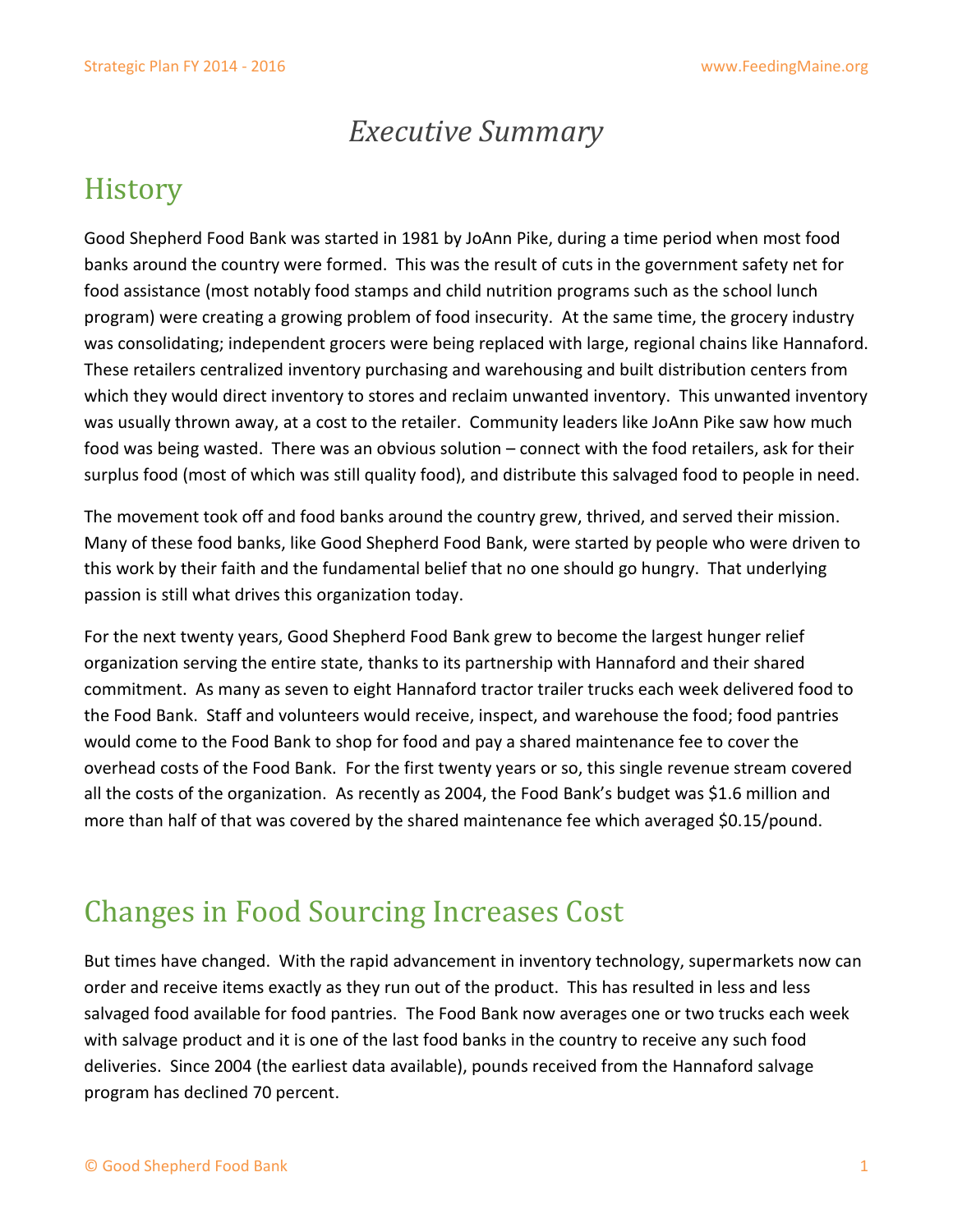

In response, Good Shepherd Food Bank, like all our food bank partners across the country, now employs several strategies for getting food. Donated food from retail stories still makes up the largest source of food, but the model has changed (see chart on page 3). Retailers do not have enough food to warrant their delivery to us, therefore the Food Bank must drive to retail stores to pick up whatever they have on-hand. Not only has the quantity of donated food declined, but the quality has as well. The Food Bank does not receive enough "staples" that food pantries rely on such as canned fruits and vegetables, canned soup, and shelf stable protein such as tuna fish and peanut butter. In response, the Food Bank uses its purchasing power to buy food at reduced prices and then sells that food to the pantries at much lower prices than what they can get at retail; however even the reduced price is still higher than many pantries can afford.

In 2005, the Food Bank began administering the USDA food programs, The Emergency Food Assistance Program (TEFAP) and The Commodity Surplus Food Program (CSFP). These federally funded programs were created to provide food to those in need while supporting key agriculture sectors. Utilizing GSFB's warehousing infrastructure and existing network of partner agencies, the USDA is able to efficiently distribute food without having to create its own distribution channel. The volume from this program is dependent on many factors all outside the Food Bank's control including commodity prices, national poverty data, and political appetite.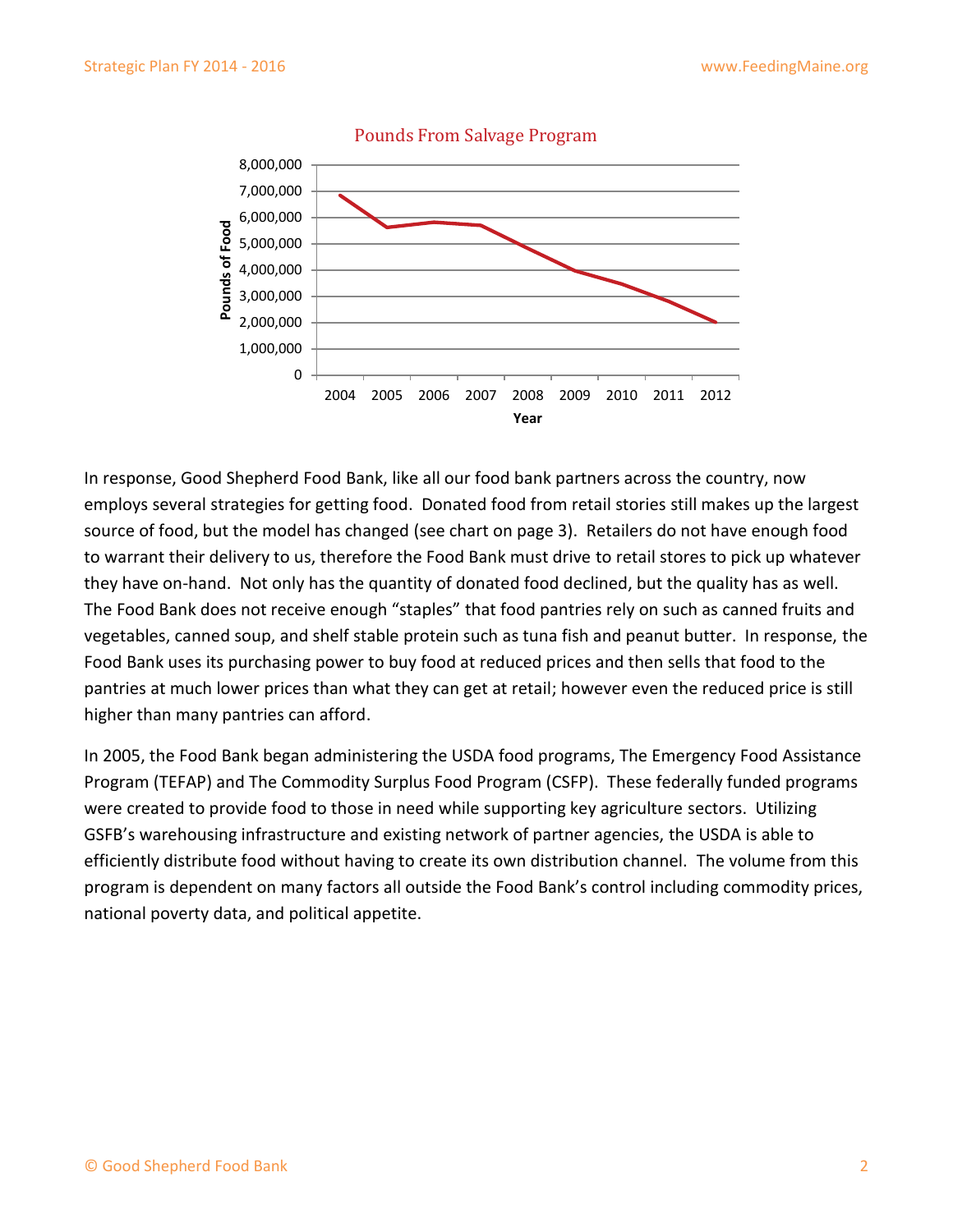

These new strategies have proven successful and the Food Bank sources as much food as it ever has before. However, these new strategies cost significantly more than a truck pulling up directly to our warehouse door. The Food Bank's total cost to secure each pound has risen 255 percent since 2004 (the earliest data available). In response, the Food Bank increased its fundraising programs such that in 2012, agency fees represented only 29 percent of total revenue, despite fees charged holding relatively steady at \$0.14/pound.



#### Food Bank's Cost Per Pound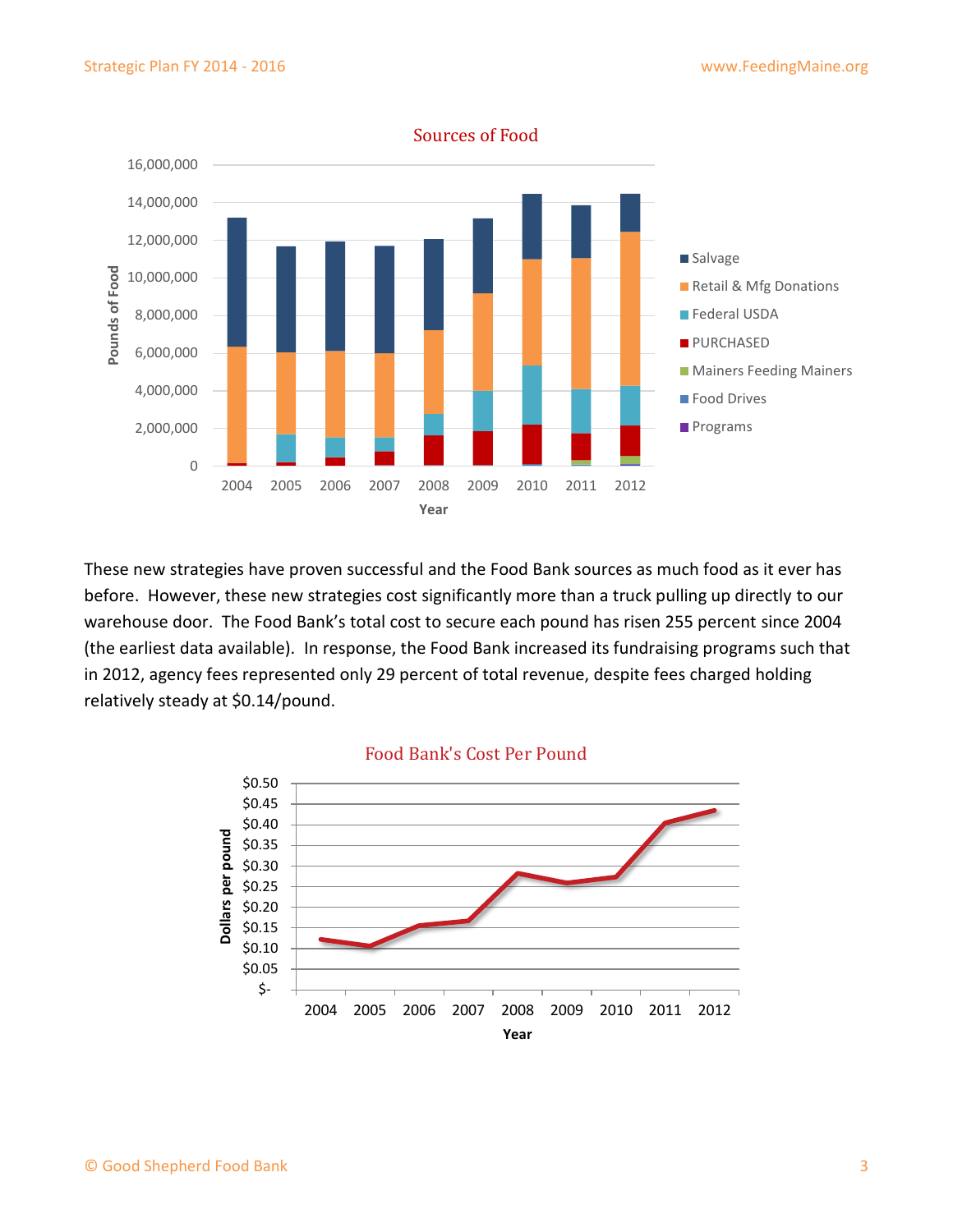

# Emphasis on Equity and Nutrition

In addition to procuring more food, the Food Bank also began to recognize the need to ensure equitable distribution. This means that regardless of where you live in Maine, if you are in need, you should have the same access to food. The data below highlights that the Food Bank is clearly not equitably serving the state. Currently, people that live closest to the Food Bank have better access to food and those living in the more rural counties are at a disadvantage.

|                    | <b>TOTAL POUNDS</b><br><b>DISTRIBUTED IN PAST 12</b><br>MOS. | <b>2010 PERSONS IN</b><br><b>POVERTY</b> | PPIP* |
|--------------------|--------------------------------------------------------------|------------------------------------------|-------|
| ANDROSCOGGIN       | 2,011,579                                                    | 14,772                                   | 136   |
| <b>AROOSTOOK</b>   | 739,863                                                      | 10,927                                   | 68    |
| <b>CUMBERLAND</b>  | 2,341,554                                                    | 28,399                                   | 82    |
| <b>FRANKLIN</b>    | 296,988                                                      | 4,515                                    | 66    |
| <b>HANCOCK</b>     | 537,755                                                      | 6,059                                    | 89    |
| <b>KENNEBEC</b>    | 1,196,405                                                    | 14,851                                   | 81    |
| <b>KNOX</b>        | 263,085                                                      | 4,931                                    | 53    |
| <b>LINCOLN</b>     | 178,436                                                      | 3,712                                    | 48    |
| <b>OXFORD</b>      | 1,048,243                                                    | 7,499                                    | 140   |
| PENOBSCOT          | 1,430,496                                                    | 22,771                                   | 63    |
| <b>PISCATAQUIS</b> | 300,357                                                      | 2,834                                    | 106   |
| SAGADAHOC          | 325,169                                                      | 3,139                                    | 104   |
| <b>SOMERSET</b>    | 400,963                                                      | 9,477                                    | 42    |
| <b>WALDO</b>       | 1,038,308                                                    | 5,577                                    | 186   |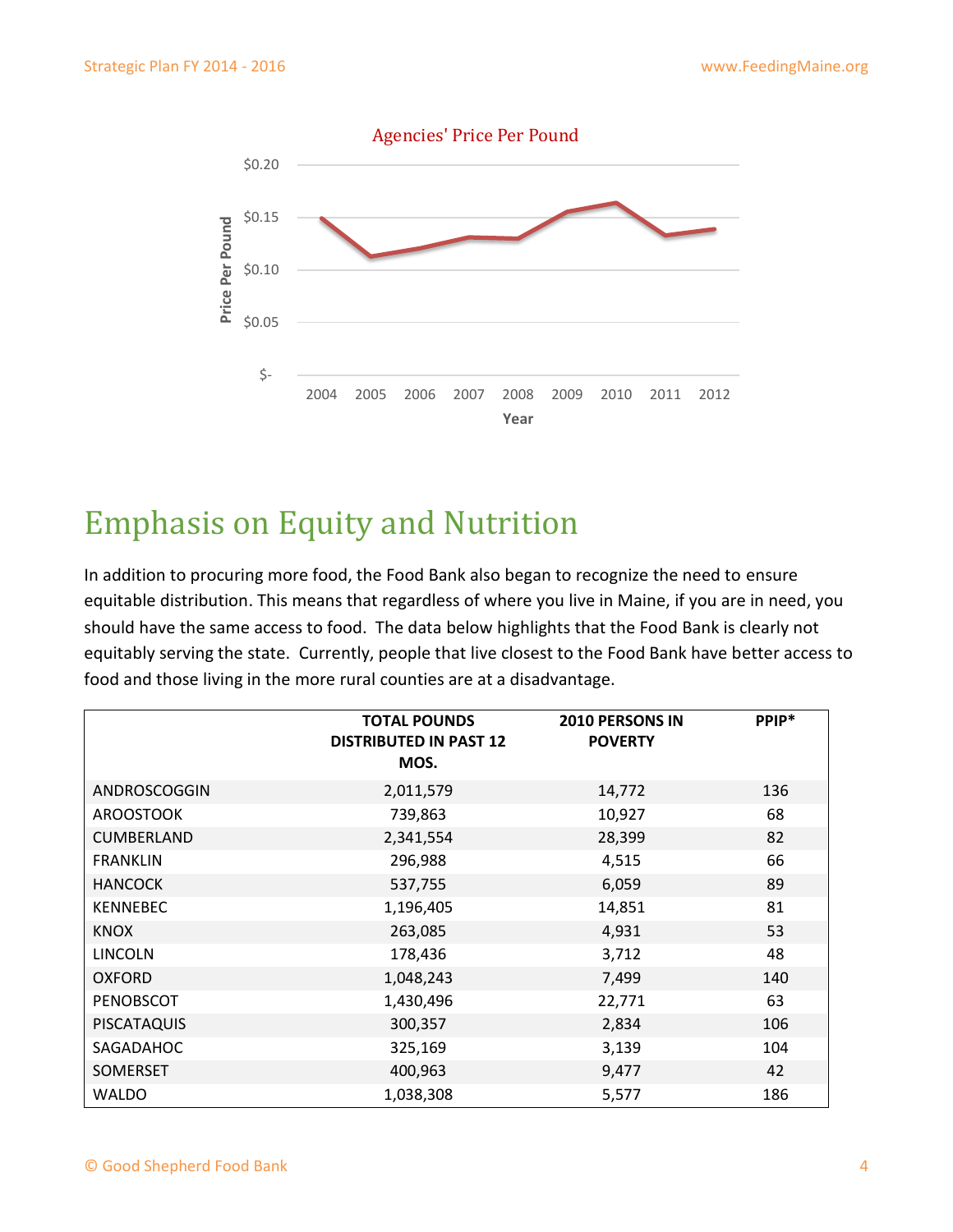| <b>WASHINGTON</b>    | 474.119    | 6.412   | 74 |
|----------------------|------------|---------|----|
| <b>YORK</b>          | 1,184,028  | 16,483  |    |
| <b>GRAND TOTALS:</b> | 13,816,821 | 162,358 | 85 |

\*PPIP: Pounds per person in poverty – the amount of pounds of food GSFB distributed to the county per number of people living in poverty in the county.

Part of this problem is pure logistics – it costs more money and is more difficult to move food longer distances. Another issue is food pantry capacity – communities that support their food pantries with volunteers and funds are more successful at accessing food. And lastly, the Food Bank is realizing that the traditional food pantry model is not effective at reaching all people in need, most notably children whose parents are not willing or able to go to a food pantry.

In response to these challenges, the Food Bank started programs to improve equity in food distribution and reach Maine's most vulnerable citizens. In 2008, the Food Mobile program began bringing 6,000 – 7,000 pounds of food to targeted areas where need has surpassed the capacity of the food pantry. In 2011, the Food Bank started its Back Pack program that provides food over the weekend for children who rely on the school lunch program during the week for a regular, nutritious meal. Similarly, in 2012, the Food Bank became a site sponsor for the federal Summer Food Program that provides lunches in the summer for children who rely on the school lunch program. And in 2012, GSFB launched its first School Pantry at Portland High School for students in need. But all of these programs come at a cost and the Food Bank has recognized that it needs to be conscious of identifying the most cost effective ways to serve people in need.

Another trend impacting the Food Bank is the recognition that hunger and obesity are now an interrelated problem. The reason is simple: when you have limited resources to spend on food and you don't know when you'll have more money to spend, you buy as much food as you can as inexpensively as you can. All too often this leads to purchases of quick carbohydrates – white bread, pasta, ramen noodles, and soda – which are calorie-dense and void of nutrients, leaving us with a generation of people who are overweight and undernourished. Not surprisingly then, these people also have higher rates of type II diabetes, high blood pressure and heart disease. Poor health causes people to miss work, not be able to care for their children, have less money to spend on basic necessities because their health care costs are so high. All these factors contribute to the continuing vicious cycle of poverty.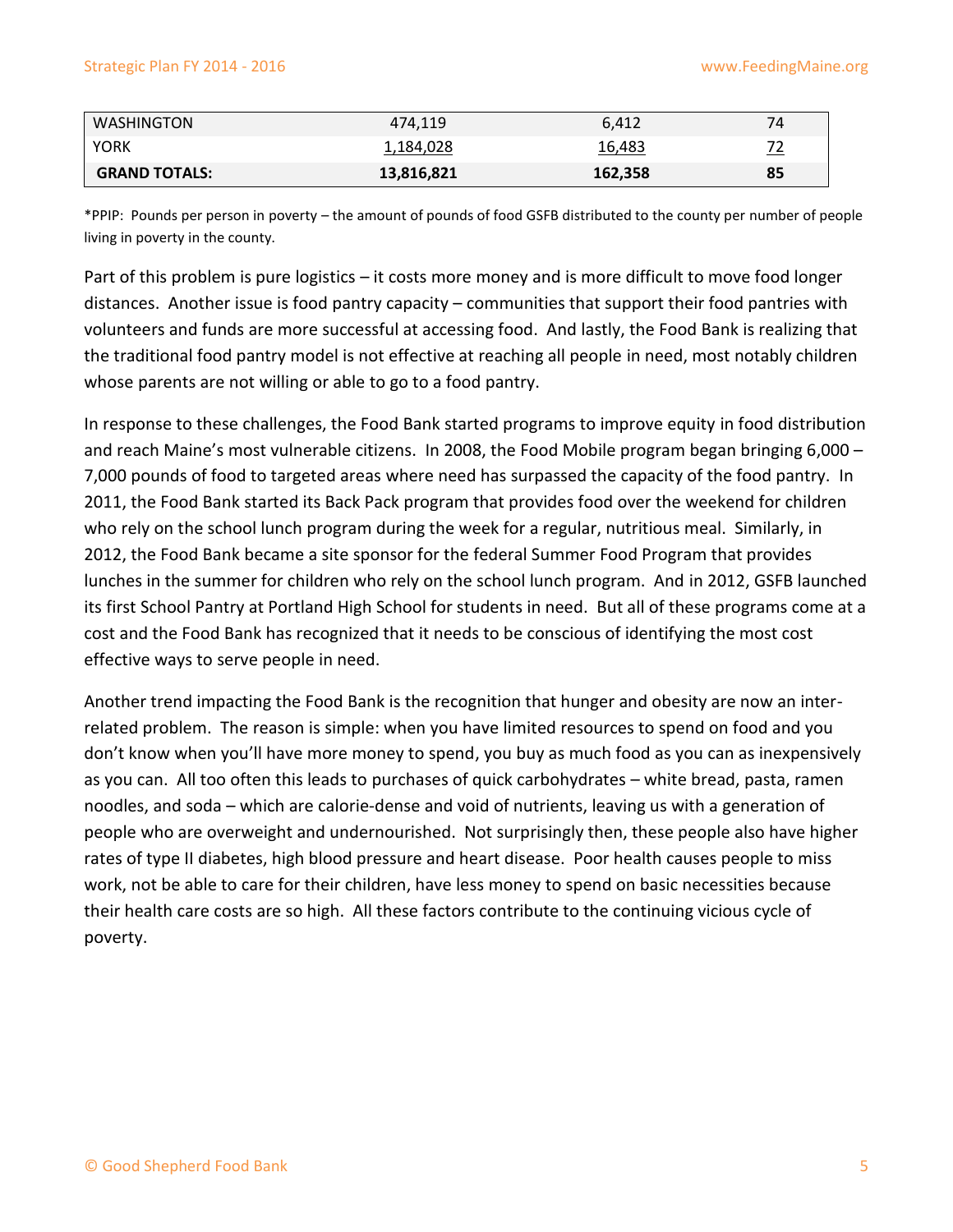

Good Shepherd Food Bank, like most all food banks across the country, recognizes the need to focus on ensuring that people in need don't just get access to food, but access to the nutritious food they need to thrive. Most people in need in the United States don't lack access to calories; they lack access to proper nutrition. Feeding America (the national umbrella organization for food banks) now organizes produce purchases through large scale growers. However, Good Shepherd Food Bank has been unable to take advantage of this system because the transportation charges make the purchases cost prohibitive. Therefore, in 2009, the Food Bank started its Mainers Feeding Mainers program which connects low income families with locally grown produce. The Food Bank secures purchases ahead of the growing season, insuring a good price while also supporting local farmers, some of whom are also food pantry clients.

A barrier in getting clients to use the healthier food is that they oftentimes don't know how to cook it. Therefore the Food Bank launched its Cooking Matters program in 2010 which teaches families how to cook healthy food on a limited budget. This program also provides healthy recipes and other resources to the food pantries to encourage more consumption of healthier foods.

# An Ever Growing Need

Despite all the innovation in programs, and despite the fact that the Food Bank is securing more food than ever before, the problem of hunger persists and, in fact, continues to grow. Since 2005, the number of people facing food insecurity in Maine has grown 50 percent.<sup>1</sup> This significant increase in demand has been particularly felt by our partner agencies, which were already operating on scarce budgets. The size of the problem sheds light on the fact that the food banking system alone cannot solve hunger. Food banks rely on government programs to do their part and the food banks fill the

 $\overline{\phantom{a}}$ 

<sup>&</sup>lt;sup>1</sup> USDA Economic Research Service, "Household Food Security in the United States in 2011."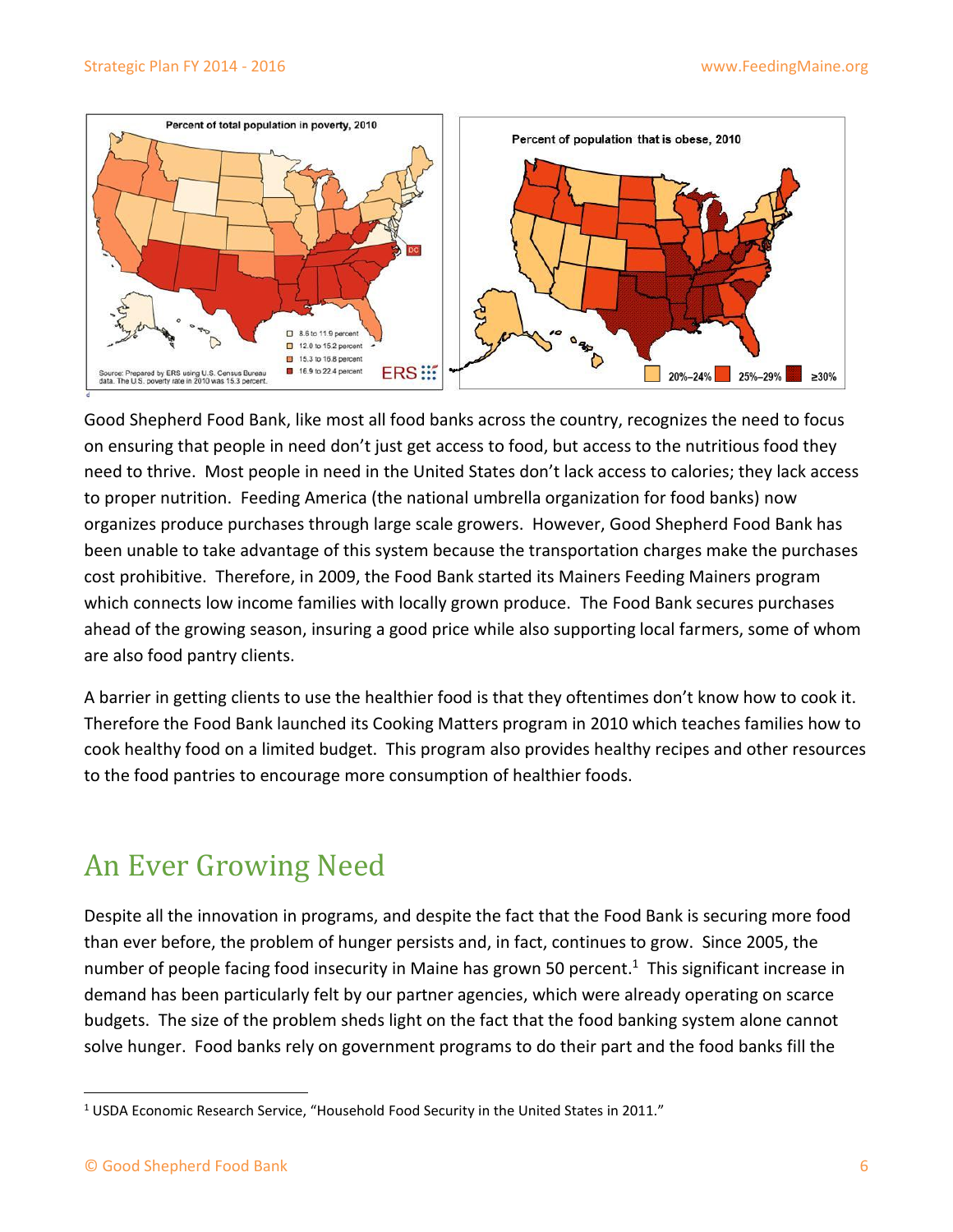gap. These government programs include the Supplemental Nutrition Assistance Program (SNAP, better known as "food stamps"), Women Infants and Children Program (WIC), Child Nutrition Programs (school breakfast, school lunch, and summer food), Child and Adult Care Food Program (CACFP) and the previously mentioned USDA programs, CSFP and TEFAP. Rather than be seen as an alternative to government supported assistance, food banks are realizing that they are partners with these programs and should work to encourage eligible clients to utilize the government programs when necessary.

In addition, food banks can play a role in ensuring that these vital programs are maintained. Indeed, it is in their interest to make sure the government safety net remains intact because when programs are cut, the need doesn't go away. Reducing government assistance merely shifts the need from federal dollars to the food banks and their partner agencies. Federal nutrition programs provide approximately \$97 billion worth of food to low-income citizens; all the food banks in the country provide \$4 billion.<sup>2</sup> Even a 5 percent cut to these programs would represent a 100 percent increase onto the food banking system.

## A Changing Business Model

The final trend impacting Food Banks is the growth in perishable food donations. While non-perishable salvaged food continues to decline, grocery stores are growing their "perimeter" categories – deli, produce, seafood, and meat. Traditionally, these product categories continued to be thrown away because food banks were not equipped to handle perishable food and these categories did not represent large quantities. However, with the growth in consumer demand for a wider variety of these products and the fact that grocery stores earn higher margins on the categories, the amount of perishable food available for donation has grown significantly.

Grocery stores are under pressure to cut costs as well as to be better stewards of the environment and their communities; this has led to an industry-wide push for stores to be "zero waste." This trend represents a significant opportunity for the Food Bank to source more food and, more importantly, more nutritious food as the perimeter categories are often the most nutritious. However, the Food Bank's infrastructure was built on housing non-perishable food. Perishable food needs to be kept cold and has a very short shelf life. The Food Bank must adapt its processes and infrastructure to be able to access and quickly turn-around perishable food.

 $\overline{\phantom{a}}$ 

<sup>&</sup>lt;sup>2</sup> Bread for the World, "Fact Sheet: Churches and Hunger."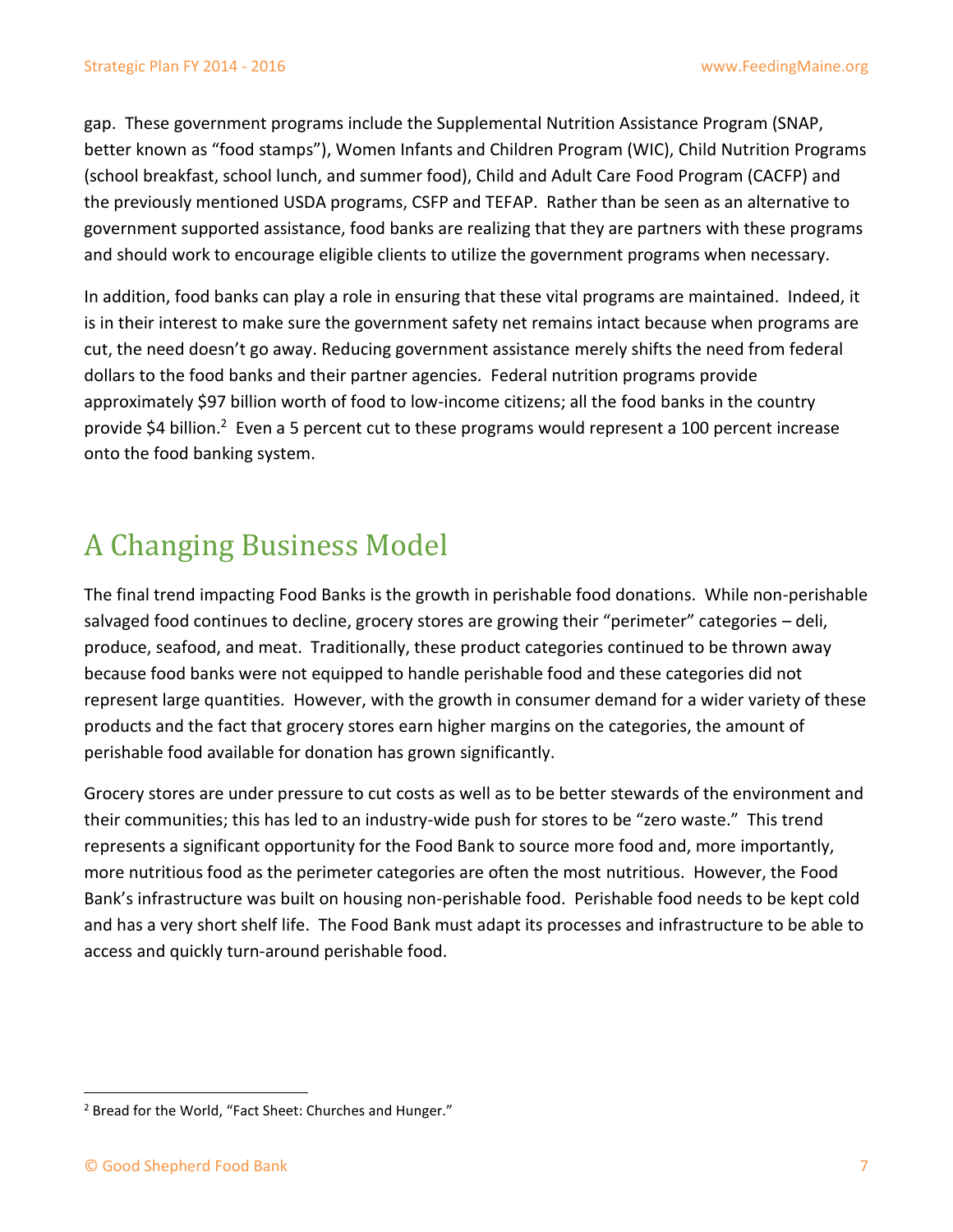# Good Shepherd Food Bank's Response

The Food Bank is facing multiple trends impacting its mission including:

- Decreasing salvaged food from the Food Bank's historical, primary donor
- Changing food sourcing model has increased costs
- Focus on equitable distribution
- Focus on nutritious food
- Increasing need
- Increasing availability of perishable food donations

In response, the Food Bank began a strategic planning process in May 2012. The process began with a committee comprised of board members and staff. The committee first collected input from staff and stakeholders to determine the core values of Good Shepherd Food Bank that underlie all of our work. The committee presented the following as core values:

- *Collaboration***:** We value all our partners in the fight to end hunger, knowing that we are stronger together.
- *Innovation & creativity***:** We strive to constantly evolve and evaluate, so we may implement the most effective strategies to achieve our mission.
- *Compassion & respect***:** We value and hold in high regard our staff, our volunteers, our partners, our donors, and most importantly, the people in need for whom we work.
- *Integrity:* We recognize that we are stewards of others' gifts. We take this responsibility seriously and will conduct all business with fairness and transparency.
- *Passion***:** We do this work with a shared passion based on our various personal and religious beliefs that no one should face the day hungry.

The committee then reviewed several sources of information including: financial results, food donations and distribution figures, staff input, and peer benchmarking and best practices. In September, the committee recommended the following be the Food Bank's strategic objectives in order to address the trends above:

 Safely source and distribute nutritious food to people in need: We will continually explore and implement strategies for sourcing and distributing nutritious food in the safest, most cost effective and equitable way and in increasing quantities, at least equal to the need for hunger relief in Maine.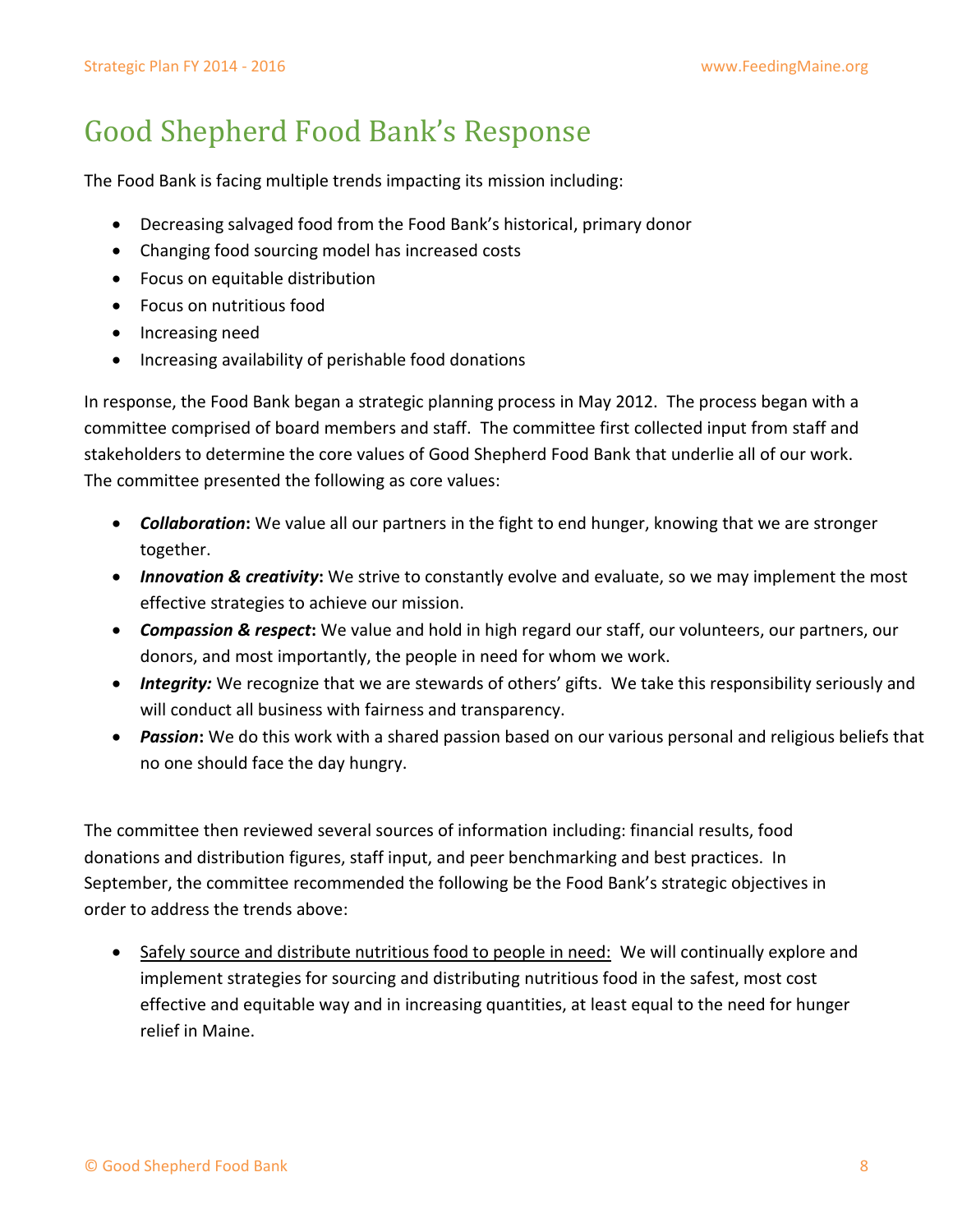- Cultivate programs that reduce food insecurity: We will strive to identify solutions that target the root causes of hunger. Specifically, we will support programs that work toward promoting health and food literacy, and building community capacity so that more people are able to consistently access the nutritious food they need to lead healthy, productive lives.
- Advocate on behalf of people living with food insecurity: We will engage with local, state, and federal lawmakers to educate them about hunger in Maine, using information based soundly in evidence and data to promote legislative solutions to fight hunger. In addition, we will mobilize our network of partner agencies and the residents of Maine on behalf of our mission.
- Develop and implement a sustainable business model: We will develop a disciplined and robust business model that works toward long term revenue growth, prudent cost management, and adequate facilities and technology to ensure that we have the infrastructure necessary to sustainably support the mission now and in the future.
- Become a preferred organization in Maine's nonprofit sector: We will foster a culture of excellence, provide a fun and rewarding experience, and support the personal and professional growth of our people so that we are a preferred nonprofit organization for which to work, volunteer and support.

Six committees comprised of board members and staff were then formed (one for each objective; the first objective was divided between "sourcing food" and "distributing food"). Each committee was charged with identifying the key priorities needed to execute the objective and then build action plans for each priority.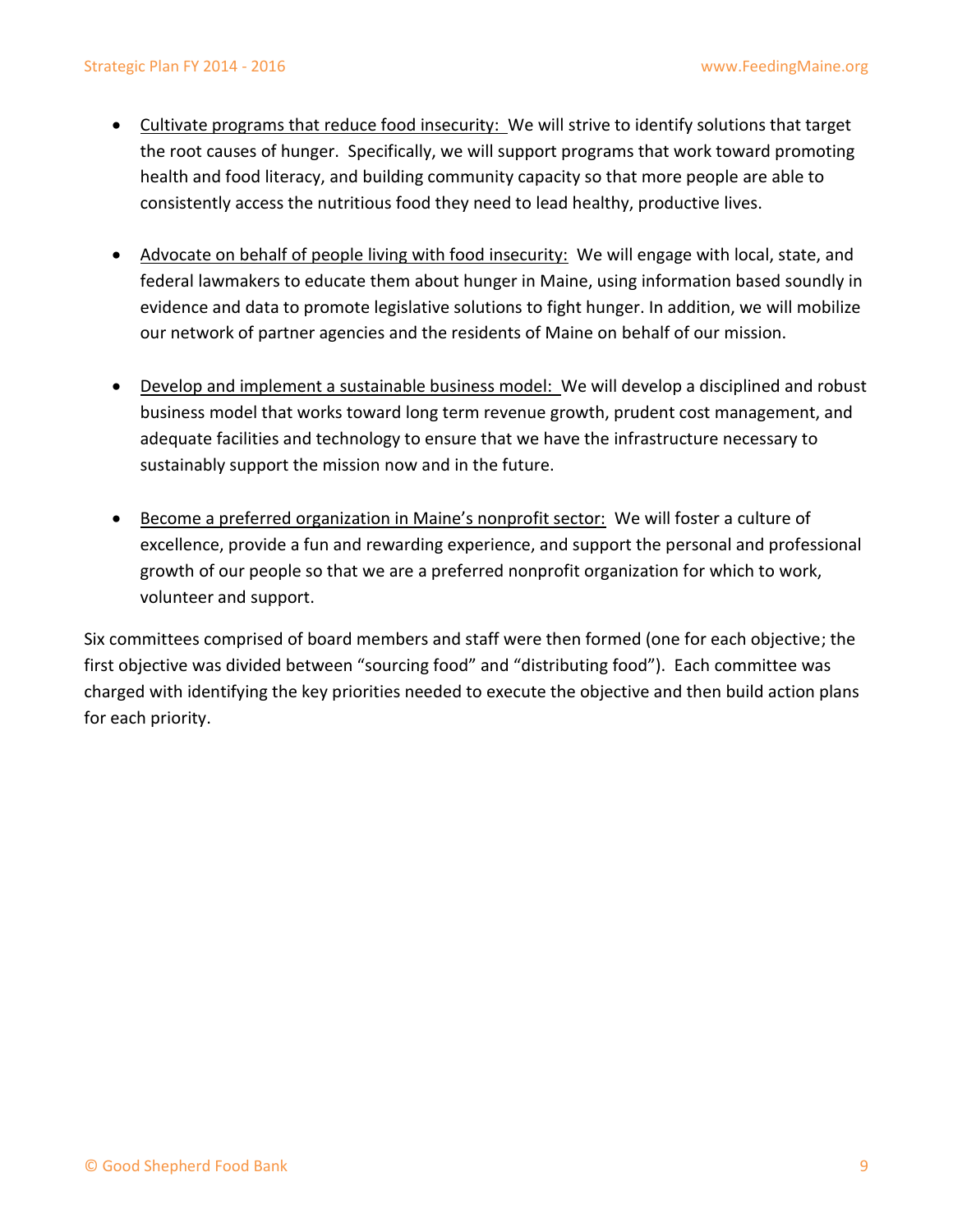# Strategies Objectives and Key Priorities

#### Safely Source Nutritious Food to People in Need

**Priority 1:** Develop Nutrition Policy to guide decisions on donated food, purchased food, and program food choices.

**Priority 2:** Develop an annual purchasing plan.

**Priority 3:** Develop sourcing decision making process to ensure cost effective supply of nutritious food.

**Priority 4:** Build and enhance retail donor relationships to maximize donation opportunity.

**Priority 5:** Develop food sourcing goals and strategies by each channel.

**Priority 6:** Research food processing opportunities

**Priority 7:** Develop food safety training program.

#### Safely Distribute Nutritious Food to People in Need

**Priority 1:** Optimize ordering process to ensure efficient, accurate delivery of more nutritious food.

Priority 2: Optimize receiving process so that food is received safely, quickly, and accurately.

**Priority 3:** Optimize inspection process to insure safety, minimize handling of food, and ensure an efficient flow of nutritious food is available.

**Priority 4:** Build agency capacity to move larger quantities of fresh and non-perishable, nutritious food to clients.

**Priority 5:** Perform needs assessment in North-East region of the state and analyze current capacity of Brewer warehouse to ensure safe and efficient food distribution.

**Priority 6:** Develop distribution decision making process to ensure equitable distribution of nutritious food throughout the state.

**Priority 7:** Develop emergency response capability.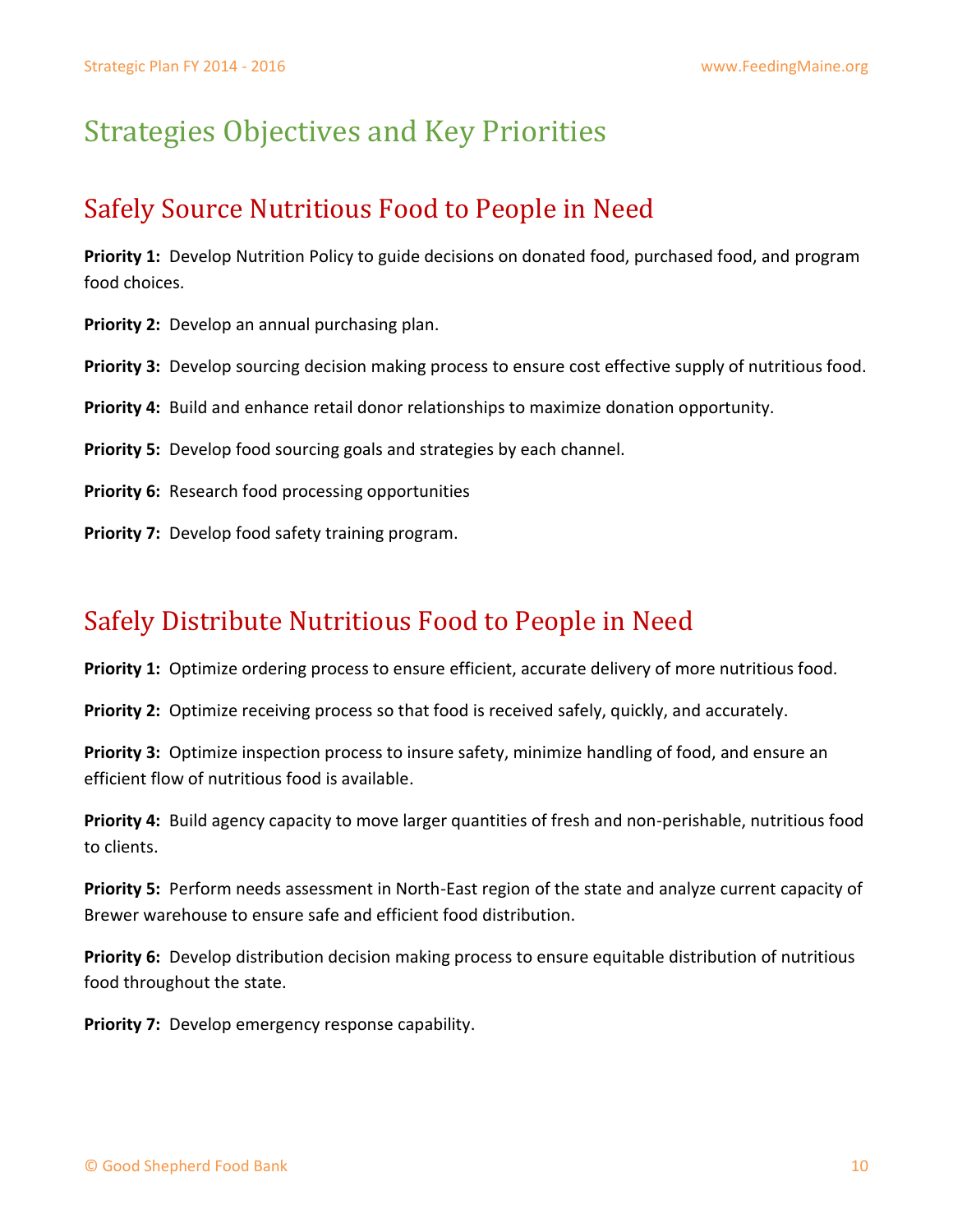#### Cultivate Programs that Reduce Food Insecurity

**Priority 1:** Define program goals and integrate into overall Food Bank strategy.

**Priority 2:** Establish a process for adding/keeping a program.

**Priority 3:** Diversify program funding revenue streams.

**Priority 4:** Increase access to programs to every corner of the state.

**Priority 5:** Value of programs is proven and understood by all GSFB staff.

**Priority 6:** Programs have adequate and integrated staff to meet the size/need of the program.

Separate action plans have been created for each of the following programs: Child Hunger Programs (Back Pack, School Pantry, Summer Food Service, and Kids Café), Cooking Matters, and the Food Mobile.

#### Advocate on Behalf of People Living with Food Insecurity

**Priority 1:** Create and implement a plan for collecting service data from our network partners on an annual basis.

**Priority 2:** Create and maintain a food insecurity resource center available to the public.

**Priority 3:** Create and maintain relationships with key state elected officials and staff.

**Priority 4:** Engage with peer organizations in Maine who are currently active in advocacy.

**Priority 5:** Create and maintain relationships with key federal elected officials and staff.

**Priority 6:** Leverage our statewide network of partner agencies to become advocates and share our message.

**Priority 7:** Finalize policies regarding when and how we speak about policy issues relating to hunger.

#### Develop and Implement a Sustainable Business Model

**Priority 1:** Create a long-term Development strategy.